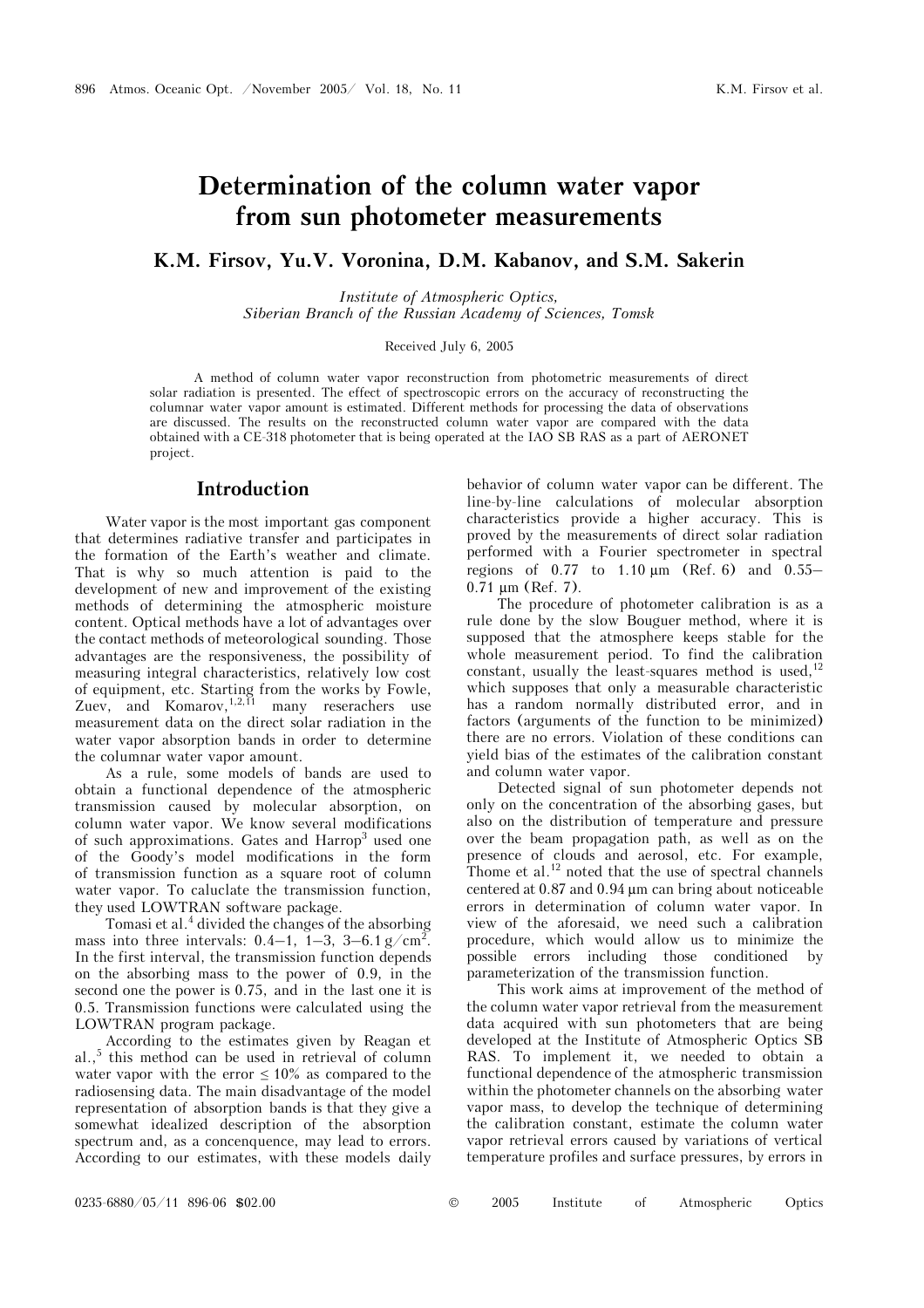the spectral line parameters, and by errors coming from assignment of the instrumental function, etc.

### **Description of sun photometer**

A detailed description of sun photometers (SP-4m, SP-6) can be found in papers by Kabanov, Sakerin et al.,8,9 so we limit our consideration to just their brief overview.

Photometers consist of two separate cableconnected parts. An optical-electronic unit on the X-Y (azimuth/zenith) positioner is set outside. A power supply, a remote control unit, and a computer are indoor. The optoelectronics unit of SP-4m device includes two measurement channels: a short-wave and a long-wave channel. The SP-6 photometer has also a UV channel (0.306–0.37 μm). Measuring complexes also involve a light sensor (a usual photodiode with a scattering attachment) used for automatic activation of the photometer Sun-tracking system when the Sun is not covered by clouds.

The main technical characteristics of SP-4m, whose measurement data were used for calculating the results we present here, are summarized in the Table.

# **Technique of calculation and parameterization of the atmospheric transmission functions for an SP-4m sun photometer**

To solve the inverse problem on the columnar gas content retrieval using data acquired with an SP-4m photometer of direct solar radiation, we need to know the functional dependence of transmission on the absorbing gas mass. Thus, we performed calculations of the transmission functions by a direct method for different solar zenith angles and different meteorological situations that take place in Western Siberia. In simulations, we have found out that the

transmission function in the spectral region around 0.94 and 0.87 μm depends on the absorbing mass of water vapor and is almost independent of the variations of temperature and air pressure.14 Our estimates show that the error of the optical thickness is caused by fluctuations of meteorological parameters  $\Delta \tau / \tau \sim 1\%$ (where  $\tau = -\ln(T_{0.94}/T_{0.87})$ ,  $T_{0.94}$  and  $T_{0.87}$  stand for the atmospheric transmission in spectral channels of 0.94 and 0.87 μm, respectively). This fact has enabled us to develop an effective method of calculating transmission functions.<sup>14</sup> It is based on the archive of the narrow-band functions of atmospheric transmission with spectral resolution of 5  $cm^{-1}$ , calculated by the direct method with the use of HITRAN-2000 database of spectral line parameters (http://www.hitran.com) and modern models of continuum absorption (http://rtweb.aer.com/continuum\_code.html) for different zenith angles and four seasons (polar winter, mid-latitude winter and summer, tropics) of the AFGL model. In calculating transmission function the initial altitude was set at 120 m, which corresponds to the elevation of Tomsk above sea level. We set spectral resolution  $5 \text{ cm}^{-1}$  to make it much smaller than the spectral width of the instrumental function. The transmission function for the specified spectral channel (within the region of  $\lambda_1 - \lambda_2$ ) of the sun photometer was calculated as follows:

$$
T(\theta_{i}\{W_{i}\}_{i=1}^{6}) =
$$

$$
= \int_{\lambda_{1}}^{\lambda_{2}} F(\lambda) I_{0}(\lambda) \prod_{i=1}^{6} T_{0}(\lambda, \theta, W_{i}) d\lambda / \int_{\lambda_{1}}^{\lambda_{2}} F(\lambda) I_{0}(\lambda) d\lambda, \quad (1)
$$

where  $T_0(\lambda, \theta, W_i)$  is the value of the narrow-band transmission function, which was taken from the archive for the wavelength  $\lambda$ , solar zenith angle  $\theta$ , and the absorbing *i*th gas mass *Wi* (with the total of six gases considered);  $F(\lambda)$  is the instrumental function of the considered spectral channel of the sun photometer;  $I_0(\lambda)$  is the solar constant. In Eq. (1),

| Characteristic                                              | Short-wave channel | Long-wave channel |
|-------------------------------------------------------------|--------------------|-------------------|
| Central observation angle, degrees                          | 1.38               | 1.48              |
| Number of wavelengths                                       | 10                 | 4                 |
| Light filter transmission band maxima, $\mu$ m              | 0.371; 0.408;      | 1.246; 1.557;     |
|                                                             | 0.438; 0.475;      | 2.20; 3.97        |
|                                                             | 0.500; 0.547;      |                   |
|                                                             | 0.675; 0.871;      |                   |
|                                                             | 0.938; 1.052       |                   |
| Bandpass transmission filter half-width, nm                 | $5 - 12$           | $15 - 40$         |
| Type of photodetector                                       | $FD-24k$           | $MG-32$           |
| Photometry error, %                                         | 0.3                | 0.7               |
| Sun tracking error, degrees                                 | 0.2                |                   |
| Spectrum measurement duration (1 drum rev.), s              | 5                  |                   |
| Range of pointing angles (zenith $\times$ azimuth), degrees | $90\times300$      |                   |
| Thermostat temperature, °C                                  | $32 \pm 0.3$       |                   |
| Range of ambient temperatures, <sup>o</sup> C               | from $-50$ to 35   |                   |
| Total photometer weight (estimated), kg                     | 30                 |                   |
| Considered characteristics (range/error):                   |                    |                   |
| aerosol optical thickness;                                  | $0 - 1/0.01$       |                   |
| atmospheric water vapor content, $g/cm^2$ ;                 | $0 - 6/0.07$       |                   |
| direct, total, scattered radiation, $W/m^2$                 | $0 - 1500 / 6\%$   |                   |

**Characteristics of the SP-4m sun photometer (Ref. 8)**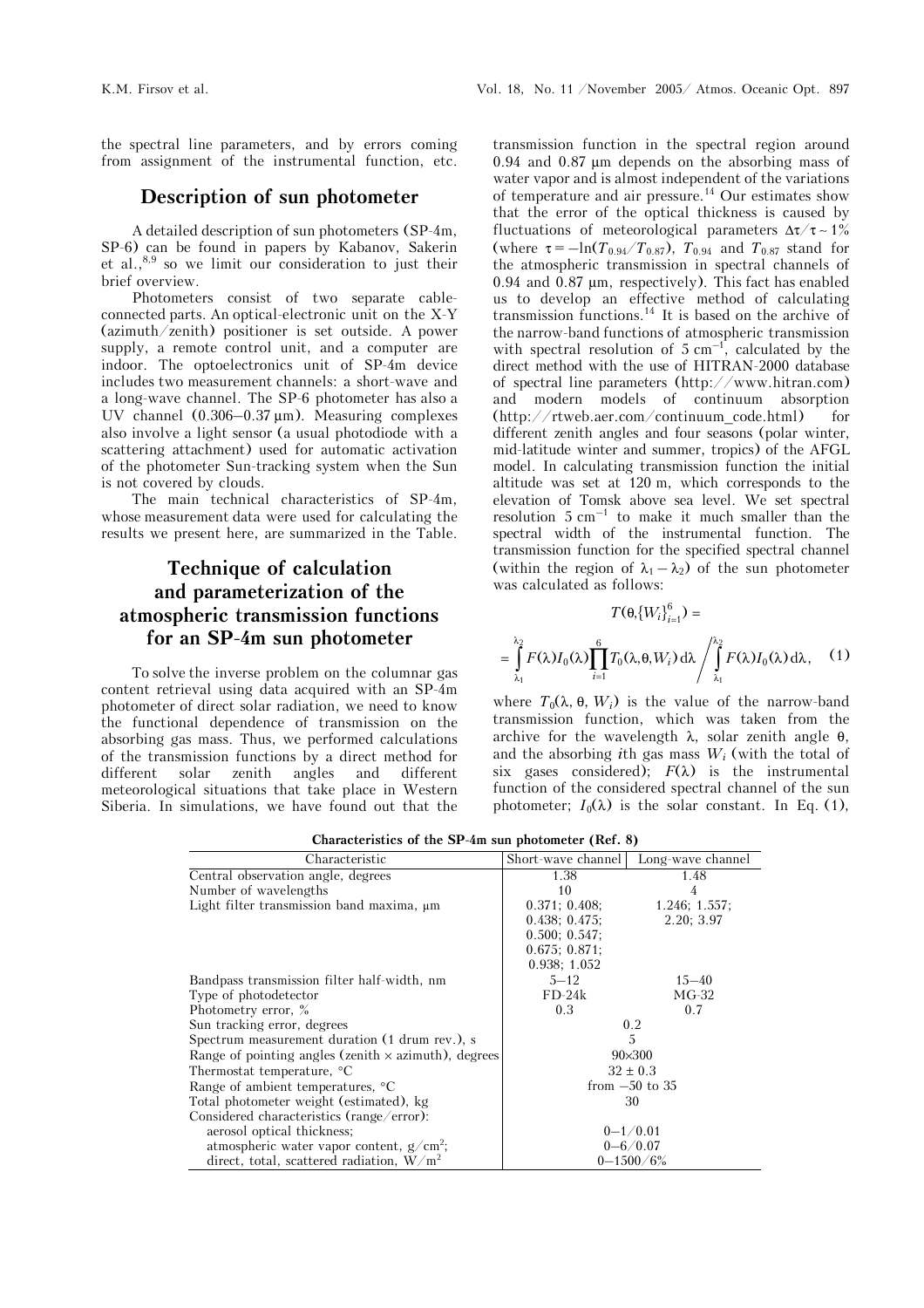for the calculation of transmission functions we used the approximation of the transmission function product, which at a mean spectral resolution gives good results. Moreover, at averaging over the spectrum, which is done in Eq.  $(1)$ , the error of this approximation decreases further and becomes lower than 1% because these errors are oscillating.

Because there is now a new version of HITRAN- $2004$  database,  $16$  we have performed test calculations for these two spectral channels, which have demonstrated that the transmissions calculated using the new database version and those calculated using the version of the year 2000 are actually identical. So, we did not do any recalculations of the narrow-band functions. However, to estimate the calculation error for transmission functions, we used HITRAN-2004, where the spectral line error data are more adequate. To obtain such estimates, we calculated the transmission functions with those values of line halfwidths and intensities, which are given in the database. Then, for every spectral line, we increased its intensity by the error value and calculated again. For halfwidths, we performed the same calculations. Finally, we obtained the range of the spectroscopic error  $\Delta \tau / \tau \sim 2-3\%$ . Note that this value is overstated. This is because all the line intensities were simultaneously increased, i.e., this error is a systematic one. Another limiting case is when all the errors are random. Firsov et al.<sup>15</sup> showed that in this situation, for the transmission function with resolution lower than 5 cm–1 the errors are negligibly small.

In calculations of transmission function, we needed to take into account spectral dependence of the instrumental function, which was a convolution of spectral dependences of the interference filter transmittance, receiver sensitivity, and transmittance of the sun photometer window. These spectral dependences of the window and the optical filter were experimentally recorded with an SF-46 spectrometer, whose error in determining the wavelength is  $\leq 0.5$  nm, and the measurement error in transmission does not exceed 1%.

Thus, the calculation errors of transmission function for the photometer channels used in sensing of the column water vapor are due to:

1) spectroscopic error  $Δτ/τ ~ 2–3%$ ,

2) the error that comes from fluctuations of meteorological parameters  $\Delta \tau / \tau \sim 1\%$ ,

3) the error of spectral transmittance of optical filter  $\Delta T \sim 1\%$ .

If we assume that these errors are non-correlated, then the total error in  $\tau$  will not exceed 3–4%. To solve an inverse problem of the column water vapor retrieval and photometer calibration, we needed to obtain a parametric dependence of the transmission function on the absorbing mass. One of the most common ways was to use band models, when transmission ratio in photometer channels is approximated as follows:

$$
T_{0.94}/T_{0.87} = e^{-(\alpha + \beta(mW_0)^n)}, \tag{2}
$$

where  $W_0$  is the absorbing mass of the vertical atmospheric column (cm ppw); *m* is the optical mass, which for small zenith angles  $\theta$  is expressed by the formula *m* = 1/cosθ; *n*, α, and β are the model parameters found via adjustment to the calculated transmission function. The equations like Eq. (2) are convenient, because they allow us to apply linear regression in calibration. For the case of  $n = 0.5$ , we used linear regression to determine the model parameters  $\alpha = 0.01634 \pm 0.00606$ ,  $\beta = 0.47626 \pm 0.00241$ .

Figure 1 shows the results of line-by-line calculation and calculation by Eq. (2), wherefrom it follows that the approximation error at large and medium absorbing masses reaches 5%, and at low masses it can be as large as 10%. Since the optical thickness and the absorbing mass are related by a square root relation, then the error in the column water vapor retrieval will, respectively, reach 10 and 20% just because of parameterization.



**Fig. 1.** Optical thickness as a function of the columnar water vapor amount in the Earth's atmosphere: transmission functions are calculated using the fast method for the midlatitude summer and winter (the AFGL meteorological model,<sup>10</sup>  $W_0 = 0.82$  cm ppw for winter and  $W_0 =$  $= 2.81$  cm ppw for summer, while *m* varied from 1 to 5.85) (1); approximation of τ by Eq. (2) (*2*).

It is clear that this approximation is not effective. But other approximation techniques, when the parameter α is set zero and *n* and β are varied, do not give good results either.

Our simulation showed that approximation (2) is correct, if *n* is made dependent on the absorbing mass *W*, i.e., if the optical thickness is approximated by the expression  $\tau = \beta W^n$ , where *n* is variable. The value of  $n$  is easy to find using the formula  $n = d(\ln \tau)/(dW)$ . Figure 2 illustrates the dependence of *n* on *W*. Here we see that *n* varies from 0.35 to 0.6 for the summer and winter conditions of the AFGL model. If we calculate it for the polar and tropical latitudes, the range will be wider. From the aforesaid, it becomes clear why approximation (2) is so ineffective.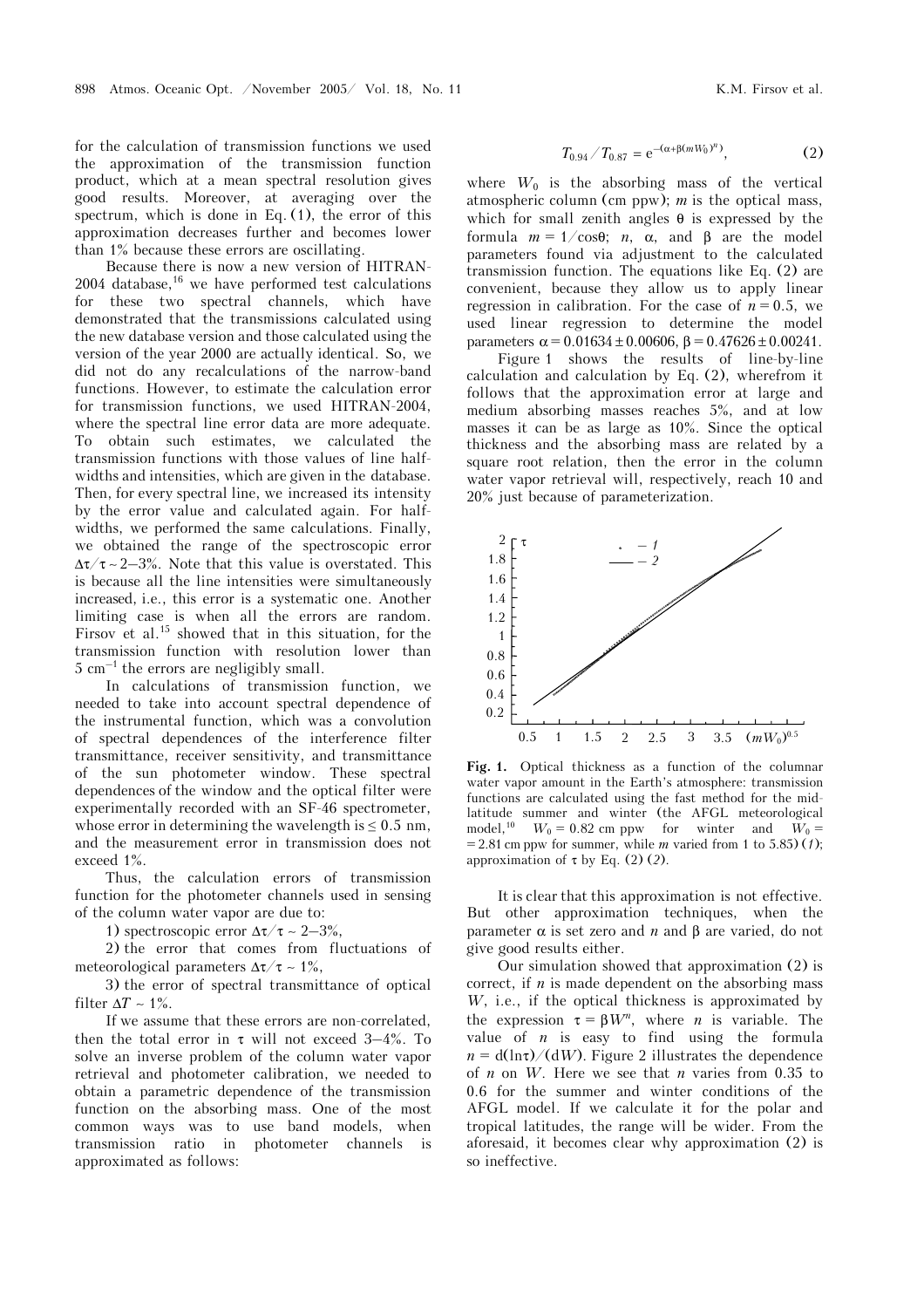

That is why we decided to use an implicit dependence of  $\tau$  on  $W = mW_0$ , though it complicates the calibration procedure, because linear regression is no more applicable.

# **Calibration of the SP-4m photometer and retrieval of the atmospheric water vapor content**

To determine the calibration constant, we minimized the following functional:

$$
\sum_{i} (m_i W_0 - \tau^{-1} (\ln(S_{0.94} / S_{0.87})_i - \ln C))^2 w_i \to \min, (3)
$$

where *i* is the experiment number;  $w_i$  is the weighting function.

This functional was obtained with the following transformations. The ratio of the signals  $S_{0.94}/S_{0.87}$ , if we neglect molecular and aerosol scattering in two photometer channels at the wavelengths of 0.94 and 0.87 μm, is determined by the equation

$$
S_{0.94} / S_{0.87} = C \exp[-\tau(mW_0)]. \tag{4}
$$

Then

$$
mW_0 = \tau^{-1} (\ln(S_{0.94} / S_{0.87}) - \ln C).
$$
 (5)

Where  $\tau^{-1}$  is the function inverse to  $\tau$ .

For the weighting function we used  $w = 1/\tau^2$ .

This form of the functional allowed us to avoid many problems that are typically connected with the use of linear regression:

1) the use of an implicit function τ(*W*) excluded the errors connected with parameterization of transmission function;

2) the errors in coefficients are minimized, for the error in the signals is small;

3) introduction of the weighting function allowed us to reduce the weight of those errors which arise at large zenith angles.

Now, there remains only one problem:  $W_0$  is a non-stationary quantity and it can vary considerably

within a day. We know<sup>13</sup> that in summer distribution of the atmospheric humidity is close to lognormal. Besides, we can observe a daily behavior of  $W_0$ . So, to estimate the influence of these factors on the calibration constant *C*, we performed numerical simulation, for which we set a linear trend  $W_0 = W_{00} + k(m - m_0)$ , while  $W_{00}$  was varied as a lognormal quantity using the random number generator. Using AERONET data in analysis of the column water vapor we used in simulation the following values of the parameters:  $W_{00} = 1.8$ , the variation coefficient of  $W_{00}$  was 0; 3; 5%,  $m_0 = 1.2$ , i.e. *m* varied within 1.2–5.7, which corresponded to photometer measurement range, and *k* assumed the values of  $\pm$  0.02;  $\pm$  0.03;  $\pm$  0.04.

In the simulation, we found that with the trend growth (the coefficient *k* was positive) there was a growth in the calibration constant (up to  $5-6\%$ ), while with reduction of the trend, the constant decreased approximately by the same value. Introduction of a random component lognormally distributed with the variation coefficient 5% did not result in any considerable changes in the calibration constant, and the error did not exceed 1%.

For photometer calibration, we used the results of measurements on July 4, 2003, from 6:00 to 16:00 and August 28, 2004, from 6:00 to 13:00. From Eq. (3) we obtained the calibration constant  $C = 1.37$ . The column water vapor was retrieved by the direct method with and without regard to molecular scattering using the equation

$$
W = \frac{1}{m} \left[ \frac{\ln \left( C \frac{S_{0.94}}{S_{0.87}} \right) + m \Delta \tau}{\beta} \right]^{\frac{1}{n}},
$$

where  $\Delta \tau$  determines the contribution of molecular and aerosol scattering. Transmission ratio at the two wavelengths gives a non-compensated value for molecular scattering:  $\tau_{0.94} - \tau_{0.87} = -0.005m$  (at  $\Delta \tau = 0$ molecular scattering was neglected).

The simulation showed that the retrieved value of column water vapor slightly varies if we take into account molecular scattering (Figs. 3 and 4). Dependence of the aerosol extinction on the wavelength can be approximated by the Angström formula  $\tau \sim \lambda^{-\delta}$ , where δ is the Angström parameter, whose typical values lie within the interval from 0.5 to 1.5. When this parameter has its maximum value, we observe the largest error  $\tau_{0.94} - \tau_{0.87} = -0.11 \tau_{0.87} m$ . By setting a typical value of 0.03 of the aerosol optical thickness at a 0.87  $\mu$ m wavelength<sup>5</sup> it is easy to obtain the estimate  $\tau_{0.94} - \tau_{0.87} = -0.003m$ . This value is 1.5 times smaller than the contribution of molecular scattering. That is why at this stage, we neglected aerosol scattering. However, in the future we are going to consider it via measurements in the spectral channels in the regions of 0.53 and 1.06 μm.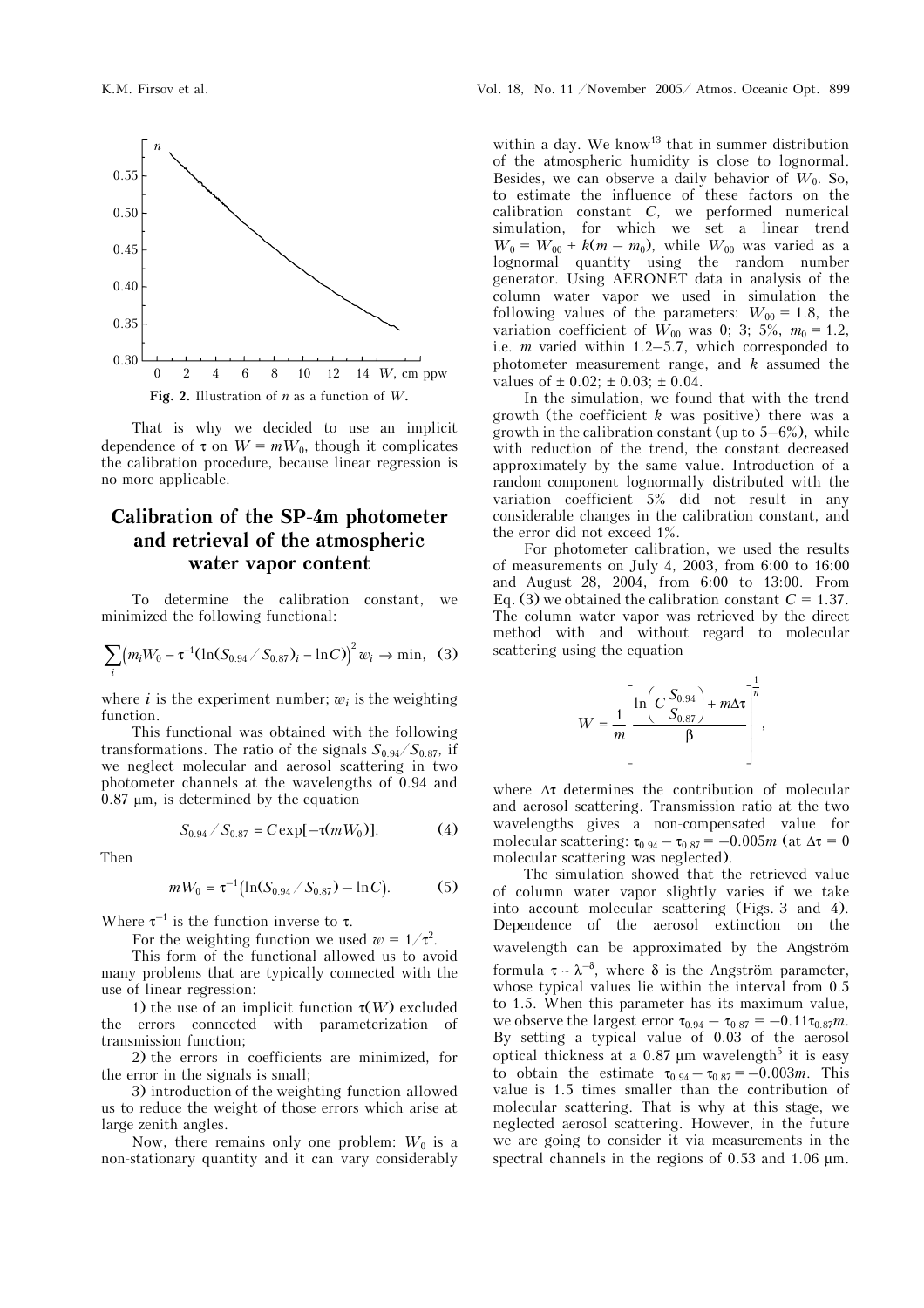

**Fig. 3.** Retrieval of the water vapor amount in a vertical atmospheric column using the sun photometer SP-4m and the photometer  $CE-318$  of AERONET (2004).



**Fig. 4.** Comparison of the absorbing mass of water vapor averaged over August 2004 and retrieved by direct method with the AERONET data.

The results of retrieving the columnar water vapor amount are presented in Fig. 3. Figure 4 shows comparison of the absorbing water vapor mass averaged over the values of August 2004 with the AERONET data (http://www.aeronet.gsfc.nasa.gov).



**Fig. 5.** Comparison of the column water vapor retrieved from the SP-4m data using different techniques of inverse problem solution: implicit dependence of transmission on the absorption mass (*1*); a common parameterization method of transmission function of the type  $T = \exp(-(\alpha + \beta W^{0.5}))$  (2).

As is seen from Fig. 3, at small zenith angles, the value of  $W_{H<sub>2</sub>O}$  is in a good agreement with the AERONET data. But at large zenith angles we observe a divergence, which grows with the growth of the zenith angle.

In conclusion, to demonstrate the boundedness of the band models, we compared the column water vapor retrieved with the use of the technique described in this paper with that obtained using the approximation of transmission function (2). From the results shown in Fig. 5, with the growth of the solar zenith angle, Eq. (2) overstates the columnar water vapor amount.

## **Conclusions**

1. The analysis we have performed shows that HITRAN database allows a high-precision calculation of the functional dependence of transmission on the absorbing mass. The estimates show that a typical model error does not exceed ∼ 2–3% of the optical thickness which leads to the error in the columnar water vapor amount of no more than 5%.

2. It has been demonstrated that fluctuations of meteoparameters (temperature and pressure) for summer and winter conditions do not result in significant changes of the atmospheric transmission functions.

3. The use of an implicit dependence of the transmission function on the column water vapor allows us to simplify the calibration procedure and avoid the errors connected with parameterization of transmission function.

4. Comparison of the retrieved value of water vapor shows a good agreement with the AERONET data.

#### **Acknowledgments**

The work is supported by the Russian Foundation for Basic Research, grant No. 04–07–90123 and partly by the leading scientific school, grant No. NSh.373.2003.5.

#### **References**

1. F.E. Fowle, Astrophys. J. **35**, 149–162 (1912).

2. F.E. Fowle, Astrophys. J. **42**, 394–411 (1915).

3. D.M. Gates and W.J. Harrop, Appl. Opt. **2**, 887–898 (1963).

4. C. Tomasi, V. Vitale, M.L. Tagliazucca, and L. Gasperoni, in: *Proc. of Conf. "Italian Research on Antarctic Atmosphere"* (1990), Vol. 27, pp. 187–200.

5. J.A. Reagan, Fellow, K.J. Thome, and B.M. Herman, IEEE Trans. Geosci. and Remote Sens. **30**, No. 4, 825–831 (1992). 6. P. Albert, K.M. Smith, R. Bennartz, D.A. Newnham, and J. Fischer, J. Quant. Spectrosc. Radiat. Transfer **84**, No. 2, 181–193 (2004).<br>7. P.F. Coheur. C. Clerbaux.

7. P.F. Coheur, C. Clerbaux, M. Carleer, S. Fally, D. Hurtmans, R. Colin, C. Hermans, A.C. Vandaele, B. Barret, M. De Maziere, and H. De Backer, J. Quant. Spectrosc. Radiat. Transfer **82**, Nos. 1–4, 133–150 (2003).

8. D.M. Kabanov, S.M. Sakerin, and S.A. Turchinovich, Atmos. Oceanic Opt. **14**, No. 12, 1067–1074 (2001).